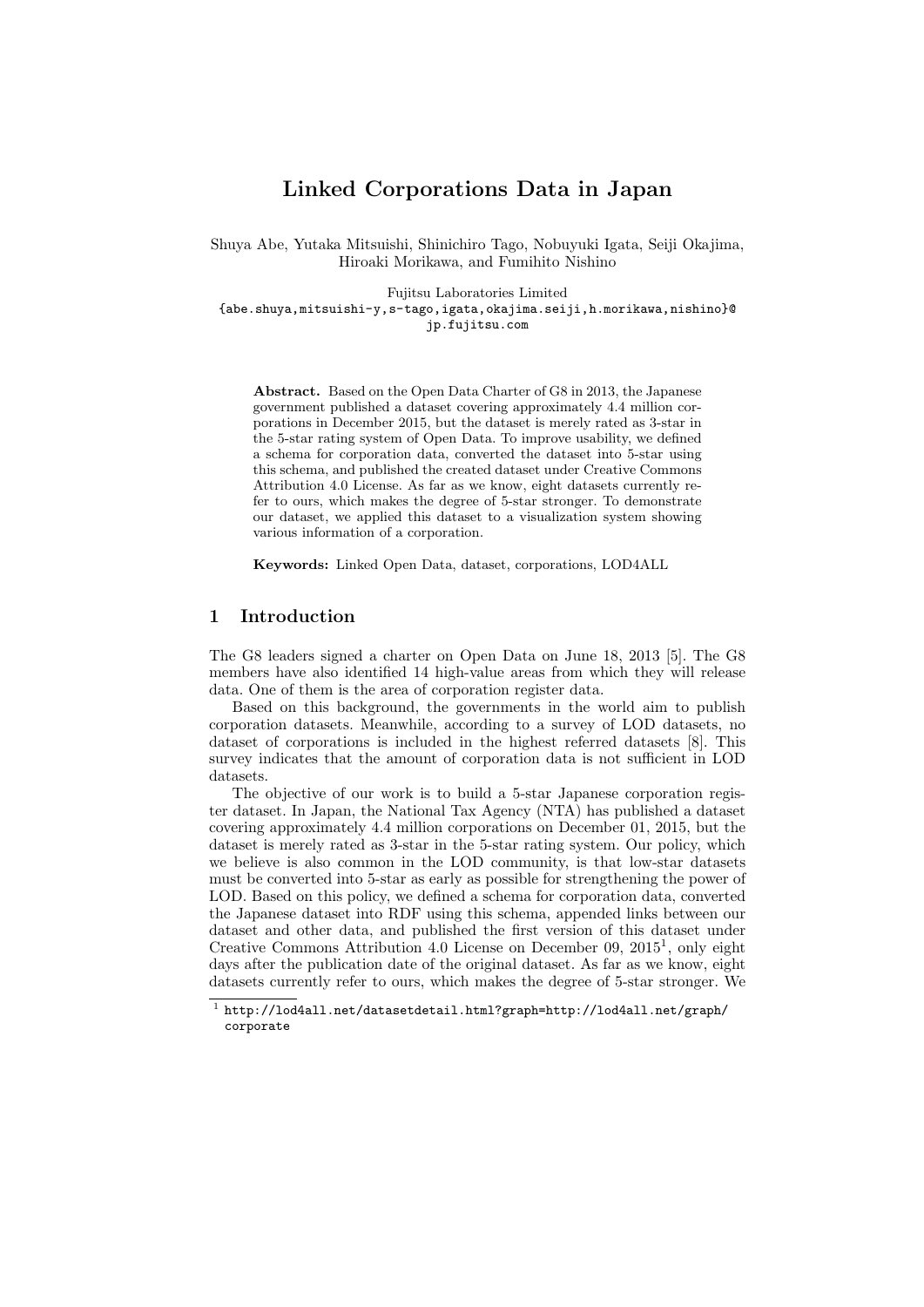also applied this enriched data to a visualization system for browsing a corporation.

The following sections describe our proposed schema design of the dataset, the building process and the demonstration. We finish the paper with future directions.

## **2 Building Linked Open Data**

Tim Berners-Lee suggested a 5-star deployment scheme for Linked Data [2]. Since the approximately 4.4 million corporation register dataset published from NTA is in the XML format and is rated as 3-star, we have built an RDF-modeled dataset as 5-star and released the dataset.

First, we define the URIs of corporations that are independent of properties of a corporation and are not affected by changes in properties [7]. A URI [i](#page-3-2)s constructed with an identifier of a corporation and a  $\text{code}^2$  of a country managing the identifier. The identifier must be independent of properties, unique among all the identifiers and persistent regardless of any changes happening to the corporation. Because the identifiers of NTA satisfy these features, we decided to employ the identifiers managing URIs. For example, the [U](#page-1-0)RI for th[e](#page-3-3) corporation with "1020001071491" as an identifier of NTA becomes "http://lod4all.net/ resource/corporate/jp/1020001071491".

Next, we investigated the schema design [1,3], and we decided to adopt mainly "The Organization Ontology" [6] to represent a corporation in our schema design because it can describe properties of a corporation an[d various relationships](http://lod4all.net/resource/corporate/jp/1020001071491) between corporations.

[We built an RDF-modeled dataset fro](http://lod4all.net/resource/corporate/jp/1020001071491)[m](#page-3-4) [th](#page-3-5)e NTA dataset using the URIs and schema design. Addition[all](#page-3-6)y, we added a link to the corresponding URI in DBpedia<sup>3</sup> with foaf: primaryTopic, and attached the corresponding ticker symbol and EDINET  $code^4$  as literals with  $skos:notation$  using a simple string matching method. We also added a geographical point of an address as literals with geo:lat and geo:long using a geocoding method.

The f[o](#page-1-1)llowing example<sup>5</sup> [shows a co](http://xmlns.com/foaf/0.1/primaryTopic)rporation in our dataset in Terse RDF Triple Language.

| <http: 1020001071491="" corporate="" jp="" lod4all.net="" resource=""> a org:Organization ;</http:>                                                |
|----------------------------------------------------------------------------------------------------------------------------------------------------|
| skos: prefLabel "Fujitsu Limited"@en :                                                                                                             |
| org:identifier "1020001071491"^ <http: corporate="" corporatenumber="" jp="" lod4all.net="" ontology="">;# Corporation identifier of NTA</http:>   |
| skos:notation "6702"^^ <http: corporate="" jp="" lod4all.net="" ontology="" stocktickernumber="">; # Ticker symbol of Tokyo Stock Exchange</http:> |
| skos:notation "E01766"^^ <http: corporate="" edinetnumber="" jp="" lod4all.net="" ontology=""> ; # EDINET code</http:>                             |
| foaf:primaryTopic <http: ja.dbpedia.org="" resource="" 富士通="">; # Fujitsu</http:>                                                                  |
| dct:subject <http: concept#株式会社="" corporate="" jp="" lod4all.net="" resource="">; # Stock corporation</http:>                                     |
| dct:issued "2015-10-05T00:00:00"^^xsd:dateTime :                                                                                                   |
| dct:modified "2015-10-15T00:00:00"^^xsd:dateTime :                                                                                                 |
| org:hasRegisteredSite [                                                                                                                            |
| a org:Site :                                                                                                                                       |
| org:siteAddress [                                                                                                                                  |
| schema: postalCode "2110053";                                                                                                                      |
| schema: addressCountry "Japan"@en ;                                                                                                                |
| gn:countryCode "JP";                                                                                                                               |
| schema:addressRegion "Kanagawa"@en ;                                                                                                               |
|                                                                                                                                                    |

 $^{2}$  ISO 3166-1 alpha-2 country code: http://www.iso.org/iso/country\_codes

 $^3$  http://dbpedia.org/

<sup>4</sup> EDINET (http://disclosure.edinet-fsa.go.jp/EKW0EZ1001.html) is a system of Financial Services Agency of Japan for Annual Securities Report, and an EDINET code is an identifier of a corporation.

<span id="page-1-2"></span><span id="page-1-1"></span><span id="page-1-0"></span><sup>5</sup> Literals in the example are expre[ssed in English with](http://www.iso.org/iso/country_codes) **@en** for understandability. [They are actually expr](http://dbpedia.org/)essed in Japanese with **@ja**.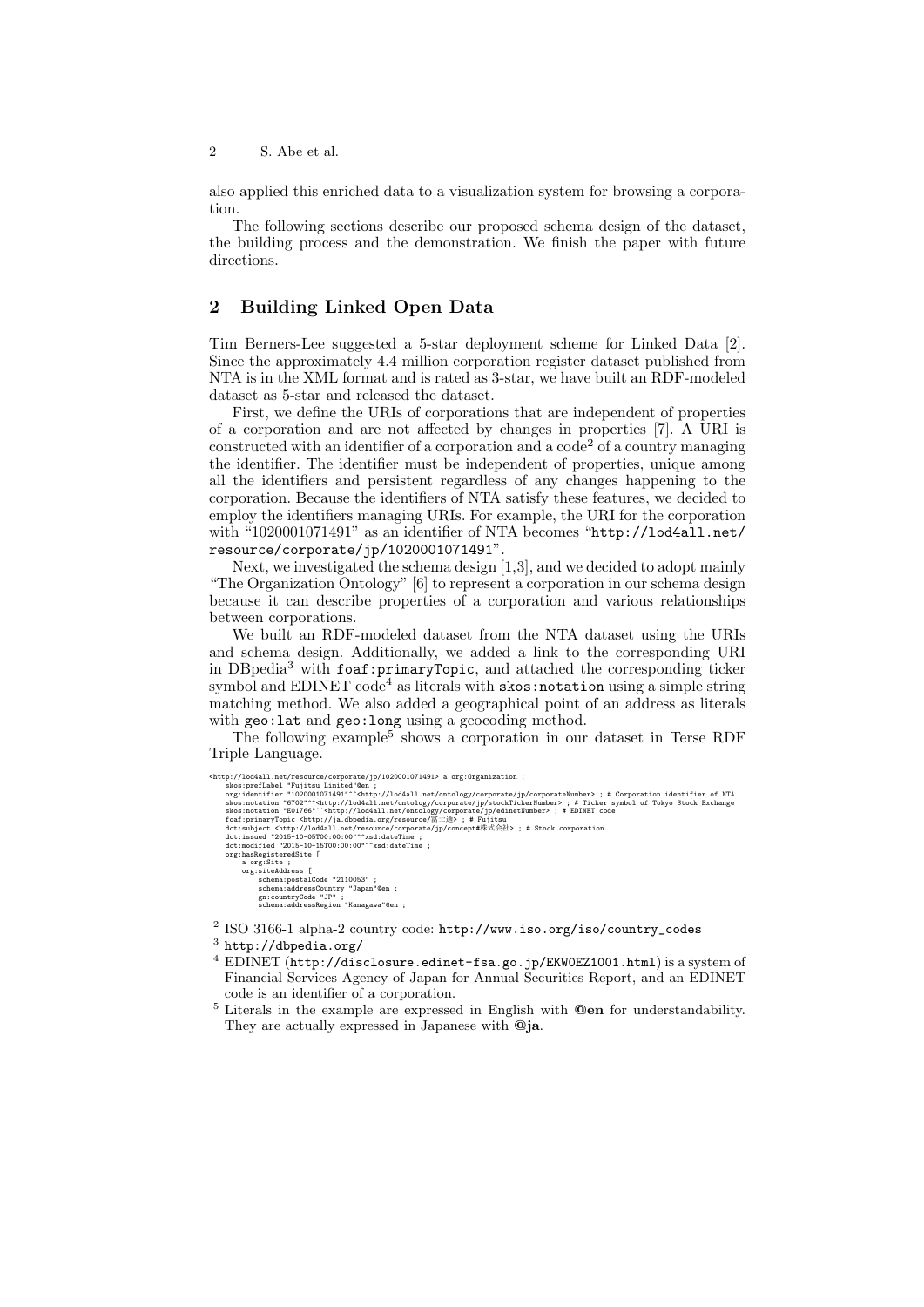```
schema:addressLocality "Nakahara-ku, Kawasaki"@en ;<br>schema:streetAddress "4-1-1 Kamikodanaka"@en ;<br>skos:broadMatch <http://lod4all.net/resource/geo/神奈川県_川崎市_中原区> ; # Nakahara-ku, Kawasaki, Kanagawa<br>skos:broadMatch <htp://
      ] ;
];<br>crg:changedBy [<br>a org:ChangeEvent ;<br>dct:subject l4a-corporate-jp-concept:吸収合併 ; # Absorption-type merger.<br>prov:atTime "2015-10-15T00:00:00"^^xsd:dateTime ;<br>dct:description<br>"On October 1, 2015,
             Fujitsu Wireless Systems Limited (9030001085368) located at Nakasone 1376, Kumagaya, Saitama was merged."@en ;
] .
```
This example contains the data that are included in the dataset of NTA; a name (skos:prefLabel), an address (org:hasRegisteredSite), and an identifier (org:identifier). Additionally, information about important events such as M&A, and meta information about data update itself such as change of address (org:changedBy) is also included.

On December 09, 2015, we released the dataset on the SPARQL endpoint and th[e content negotia](http://www.w3.org/2004/02/skos/core#prefLabel)tion framework in  $LOD4ALL<sup>6</sup>$  [4], an LOD utilization fram[ework our group](http://www.w3.org/ns/org#identifier) serves. We are updating it every week following NTA's daily update of the corporation register data.

To [confirm utilizati](http://www.w3.org/ns/org#changedBy)on of our dataset by other people, we counted links from other datasets on LOD4ALL to ours. We found that [as](#page-2-0) [m](#page-3-7)uch as eight datasets currently link to our dataset.

#### **3 Demonstration**

We present a demonstration system for confirming the usefulness of our published dataset. The system inputs an entity from a user and displays an HTML page with multiple components, each of which is constructed with data linked to the entity.

Fig. 1 shows the snapshot for the corporation, Fujitsu Limited. If only the NTA-origin data were available, the snapshot would contain only the box denoted as NTA. By virtue of the enriched data we created, it contains various information as shown. For example, the DBpedia data obtained with links provides the logo in the upper left and the abstract in the upper right. Each component in the figu[re](#page-3-8) is generated by a JavaScript program with a function of querying a SPARQL endpoint. Below is the example of a SPARQL query used in the component showing the logo:

```
SELECT ?img WHERE {
<http://lod4all.net/resource/corporate/jp/1020001071491> <http://xmlns.com/foaf/0.1/primaryTopic> ?dbpedia .
   ?dbpedia <http://dbpedia.org/ontology/thumbnail> ?img
}
```
### **4 Conclusion**

We defined a schema design of our Linked Data of corporations and published the dataset for about 4.4 million corporations by Creative Commons Attribution 4.0 License. Our dataset has already been linked from eight datasets, which indicates that our dataset contributes to enhancement of the LOD cloud. We also demonstrated our dataset using our visualization system that aggregates related data from various sources.

<span id="page-2-0"></span> $^6$  http://lod4all.net/